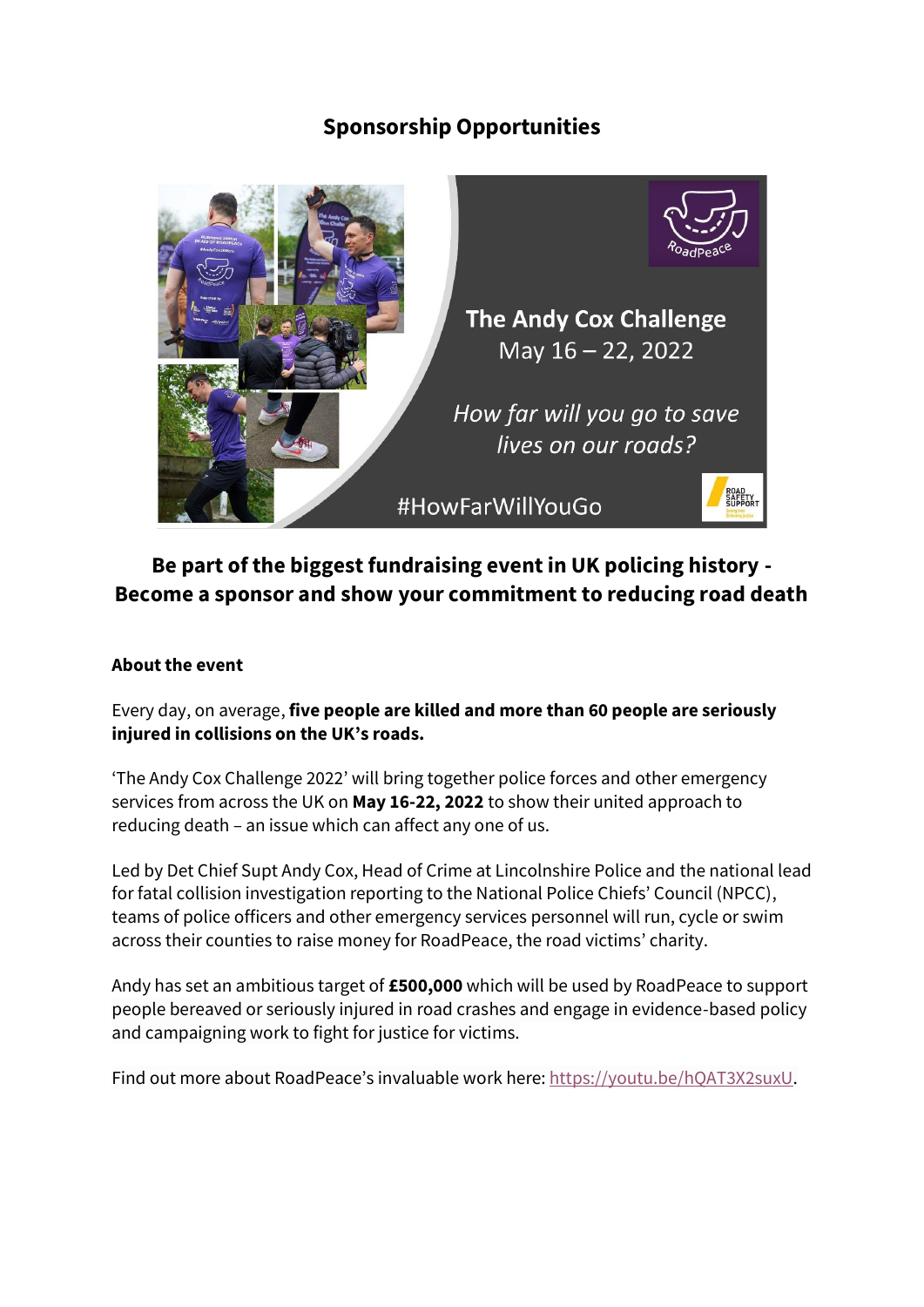#### **Why get involved?**

The national fundraising event is set to be biggest of its kind in UK policing history and is expected to attract considerable media coverage and social media engagement. This will offer significant promotional opportunities for companies involved, allowing them to **publicly demonstrate their support for reducing the unacceptable number of deaths and injuries that routinely occur every day.** 

As many companies know, in May 2021, Det Chief Supt Cox embarked on an ambitious 200km run during Global Road Safety Week, raising £53,000 for RoadPeace, closely supported by families bereaved by road collisions.

On Twitter in May 2021, he alone achieved **3.9 million** tweet impressions. This year, this figure is expected to be considerably higher.

For too long, as a society, we have accepted that road death is an inevitable everyday occurrence, like disease or illness. But each and every crash is preventable, and **the time has now come, under the guidance of Det Chief Superintendent Andy Cox, to make a stand against road death, together, once and for all.**

Andy has caught the attention and gained the respect of the media, bereaved families, road safety professionals, politicians and many more – **if anybody can help us do this,** *he* **can.**

#### **More than money**

But he doesn't just intend to raise money; he will use the event as an opportunity to publicly challenge a number of important national issues which he believes are key to reducing the road death endemic. His call-to-action video can be seen here: [https://vimeo.com/556124399.](https://vimeo.com/556124399)

Every police force is expected to be involved in this mammoth fundraising event, with every force being encouraged to actively publicise their involvement, through PR and using shared hashtags on social media.

In total, UK police forces have millions of followers on social media worldwide, so companies involved can expect to have their brand and products seen by a great number of people.